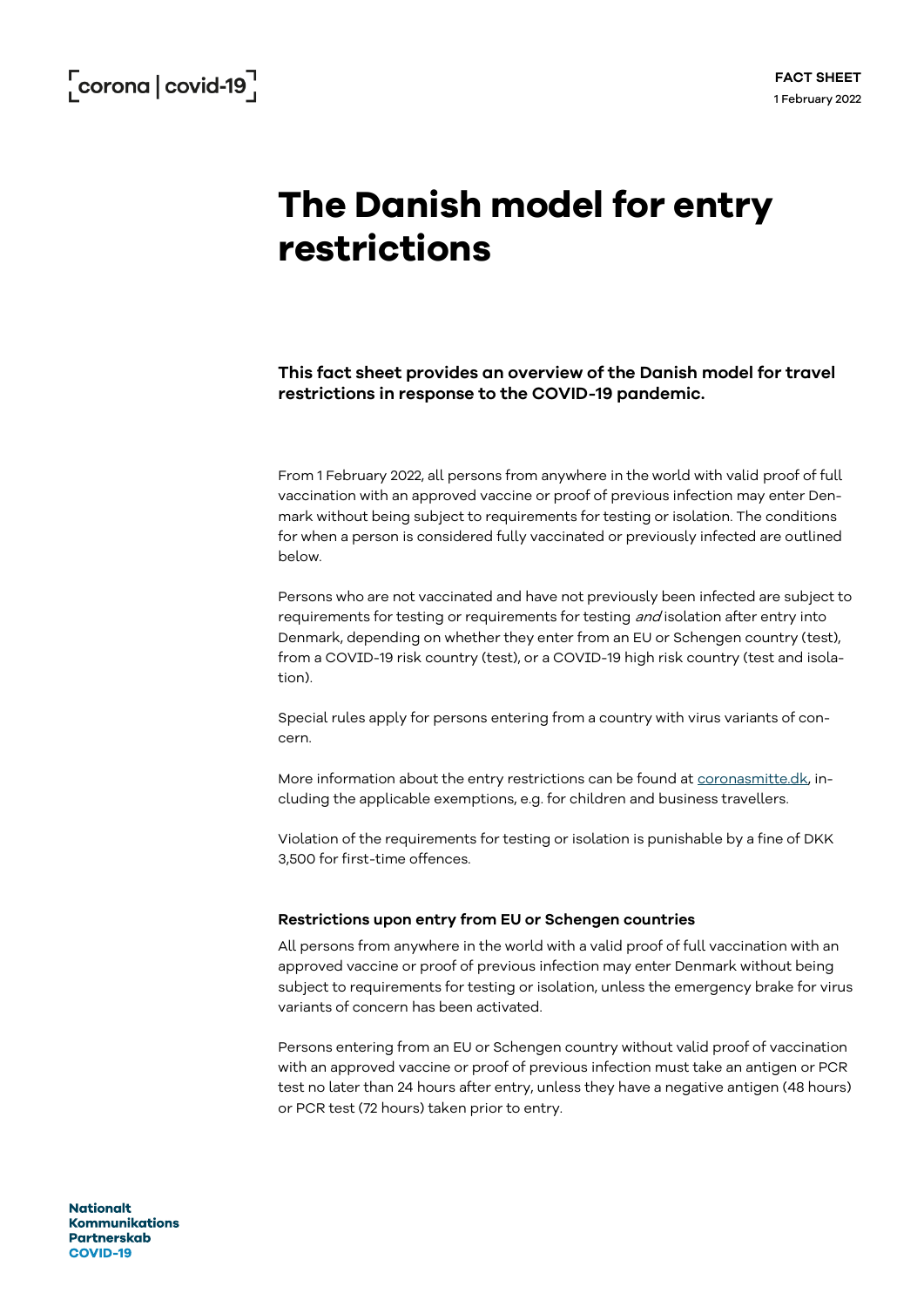#### **Restrictions upon entry from third countries**

A **requirement for testing** after entry into Denmark applies for persons entering from a **COVID-19 risk country** who cannot present valid proof of full vaccination with an approved vaccine or previous infection.

The test must be taken no later than 24 hours **after** the time of entry and may either be an antigen or PCR test. The conditions for when a person is considered fully vaccinated or previously infected are outlined below. You can see which countries are COVID-19 risk countries at coronasmitte.dk.

A **requirement for testing and isolation** after entry into Denmark applies for persons entering from a **COVID-19 high risk country** who cannot present valid proof of full vaccination with an approved vaccine or previous infection. The isolation period is ten days, but may be broken after a negative PCR test taken no earlier than the sixth day after entry.

# **Table 1. Model for entry restrictions**

#### **Risk areas**

|                                   | EU or Schengen countries Countries that are members of the European Union or Schengen cooperation*, as<br>well as Andorra, San Marino, Monaco and Vatican City State. |
|-----------------------------------|-----------------------------------------------------------------------------------------------------------------------------------------------------------------------|
| <b>COVID-19 risk countries</b>    | Third countries on the EU positive list and from which Denmark has opened for en-<br>$try.**$                                                                         |
| COVID-19 high risk coun-<br>tries | All other third countries.                                                                                                                                            |
| Virus variant areas***            | Country, region or area with a prevalence of virus variants of concern.                                                                                               |

\* Iceland, Norway, Switzerland and Liechtenstein are part of the Schengen cooperation.

\*\* The list of COVID-19 risk countries can be seen at coronasmitte.dk.

\*\*\* The decision to categorise a country, region or area as a virus variant area is made by the national COVID-19 task force for travel restrictions on the basis of a recom-<br>mendation from Statens Serum Institut. The recom ants of concern.

#### **Emergency brake for virus variants of concern**

If the COVID-19 situation in a country, region or area worsens as the result of a new virus variant of concern, tightened travel restrictions (an emergency brake) may be introduced on short notice.

The decision to categorise a country, region or area as an area with a virus variant of concern is made by the national COVID-19 task force for travel restrictions on the basis of a recommendation from Statens Serum Institut. The recommendation is based on a scientific assessment of the country's COVID-19 situation, including the spread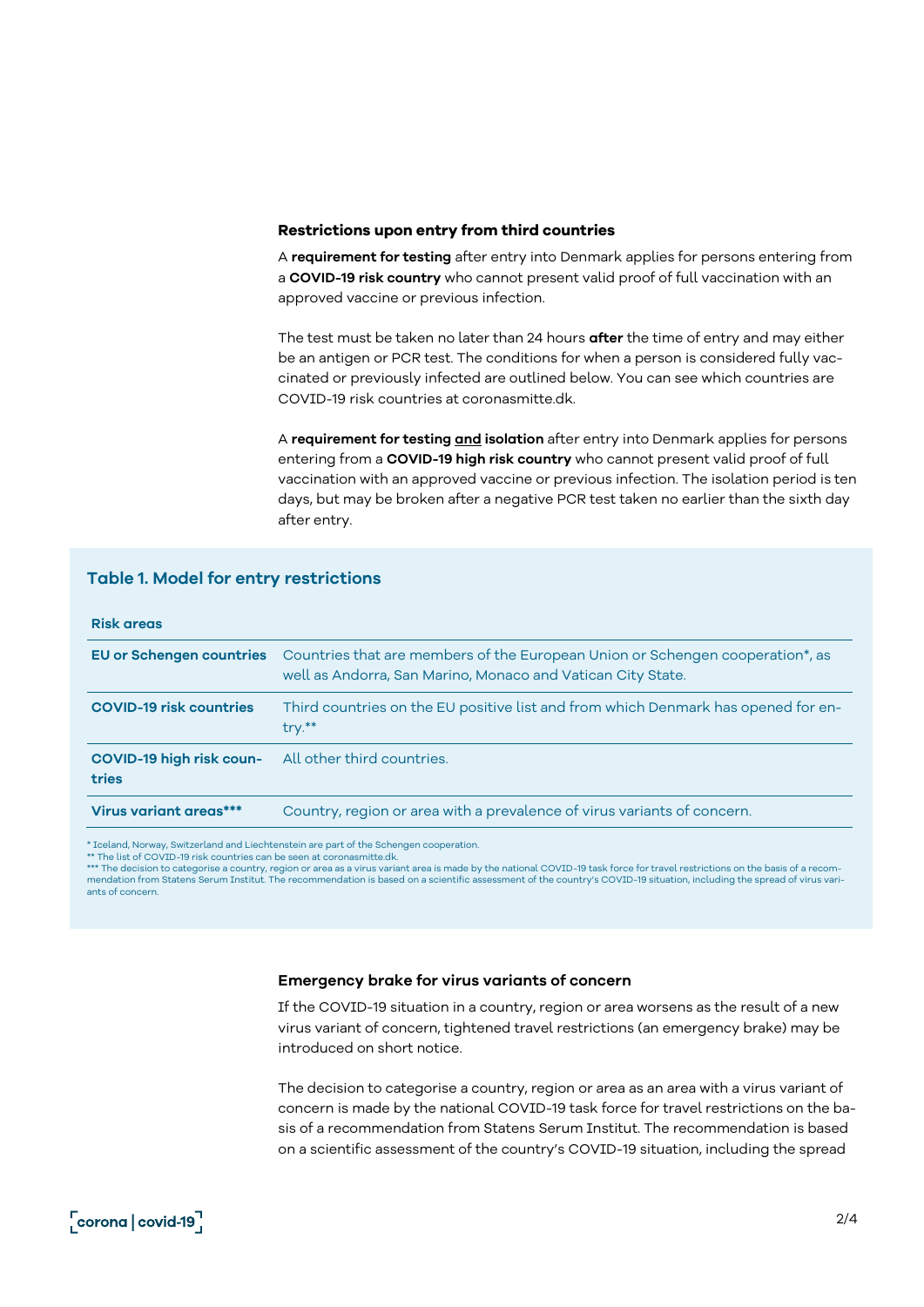of virus variants of concern. The emergency brake is typically introduced at the country level. However, exceptions may be made in some cases for regions or areas.

Activation of the emergency brake means that: 1) all travel to the country in question is advised against in the Ministry of Foreign Affairs of Denmark's travel advice, in which the country is categorised as "red"; 2) foreign nationals who are resident in the country in question must be able to present a negative test taken prior to entry; 3) foreign nationals who are resident in the country in question must have a particularly worthy purpose to be granted entry; 4) testing will be required prior to boarding aircraft destined for Denmark; and 5) a requirement for testing and isolation after entry will also apply for fully vaccinated persons.

Since 23 December 2021, no country has been categorised as an area with virus variants of concern.

## **Who is considered fully vaccinated?**

You are considered fully vaccinated if you are vaccinated with a vaccine approved for marketing in the EU on the recommendation of the European Medicines Agency (EMA)<sup>1</sup> or with a vaccine on the WHO's list of vaccines approved for use in emergency situations.<sup>2</sup> The vaccination series must have been completed within the last 270 days (approximately 9 months), and if a single-dose vaccine has been taken, at least 14 days must have passed since the administration of this one dose before the vaccination series is considered completed. If you have been re-vaccinated, you are also considered fully vaccinated.

To avoid the requirement for testing and isolation, you must be able to present valid proof that you are fully vaccinated. If you possess the EU Digital COVID Certificate, you can present this certificate. If not, you should check whether your vaccine certificate contains the following information:

- Name
- Date of birth
- Name of vaccine
- Date of administration time of the first and second vaccination (for vaccination series where a second dose is necessary) and the date of re-vaccination, if any.

Table 2 provides an overview of the applicable entry restrictions when entering Denmark.

<sup>1</sup>At present, the EMA has approved the folllowing vaccines against COVID-19: Pfizer BioNTech (Comirnaty), Johnson & Johnson -Janssen Pharmaceutical (COVID-19 Vaccine Janssen), Moderna (COVID-19 Vaccine Moderna), AstraZeneca (Vaxzevria, tidligere COVID-19 Vaccine AstraZeneca) and Novavax (Nuvaxovid).

<sup>2</sup>The following vaccines are presently on the WHO's list of vaccines approved for use in emergency situations: Covishield, Covaxin, Sinovac and Sinopharm